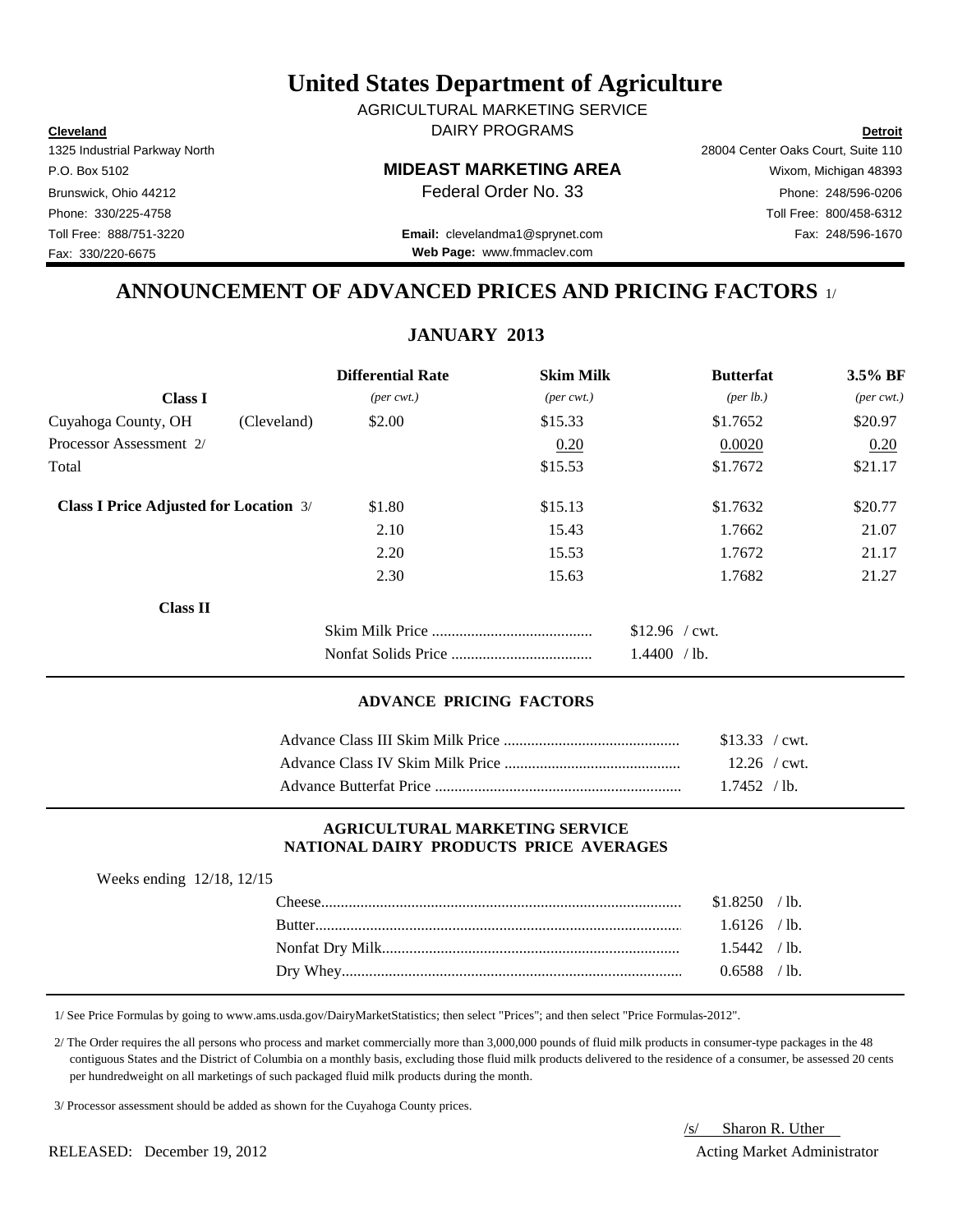**Cleveland Detroit** DAIRY PROGRAMS AGRICULTURAL MARKETING SERVICE

Fax: 330/220-6675

P.O. Box 5102 **MIDEAST MARKETING AREA** Wixom, Michigan 48393

Toll Free: 888/751-3220 Fax: 248/596-1670 **Email:** clevelandma1@sprynet.com **Web Page:** www.fmmaclev.com

1325 Industrial Parkway North 28004 Center Oaks Court, Suite 110 Brunswick, Ohio 44212 **Phone: 248/596-0206 Federal Order No. 33** Phone: 248/596-0206 Phone: 330/225-4758 Toll Free: 800/458-6312

## **ANNOUNCEMENT OF ADVANCED PRICES AND PRICING FACTORS** 1/

## **FEBRUARY 2013**

|                                               |             | <b>Differential Rate</b>    | <b>Skim Milk</b>            | <b>Butterfat</b>                 | $3.5\%$ BF                  |
|-----------------------------------------------|-------------|-----------------------------|-----------------------------|----------------------------------|-----------------------------|
| <b>Class I</b>                                |             | $(\text{per} \text{ cwt.})$ | $(\text{per} \text{ cwt.})$ | ${\rm (per \, lb.)}$             | $(\text{per} \text{ cwt.})$ |
| Cuyahoga County, OH                           | (Cleveland) | \$2.00                      | \$14.91                     | \$1.6627                         | \$20.21                     |
| Processor Assessment 2/                       |             |                             | 0.20                        | 0.0020                           | 0.20                        |
| Total                                         |             |                             | \$15.11                     | \$1.6647                         | \$20.41                     |
| <b>Class I Price Adjusted for Location 3/</b> |             | \$1.80                      | \$14.71                     | \$1.6607                         | \$20.01                     |
|                                               |             | 2.10                        | 15.01                       | 1.6637                           | 20.31                       |
|                                               |             | 2.20                        | 15.11                       | 1.6647                           | 20.41                       |
|                                               |             | 2.30                        | 15.21                       | 1.6657                           | 20.51                       |
| <b>Class II</b>                               |             |                             |                             |                                  |                             |
|                                               |             |                             |                             | $$13.11$ / cwt.<br>$1.4567$ /lb. |                             |

#### **ADVANCE PRICING FACTORS**

| $$12.91$ / cwt. |  |
|-----------------|--|
| $12.41$ / cwt.  |  |
| $16427$ /lb     |  |

#### **AGRICULTURAL MARKETING SERVICE NATIONAL DAIRY PRODUCTS PRICE AVERAGES**

| Weeks ending $1/5$ , $1/12$ |                  |                |  |
|-----------------------------|------------------|----------------|--|
|                             | $\text{Cheese}.$ | $$1.7535$ /lb. |  |
|                             |                  | 1.5280 / lb.   |  |
|                             |                  | $1.5603$ /lb.  |  |
|                             |                  | $0.6536$ /lb.  |  |
|                             |                  |                |  |

1/ See Price Formulas by going to www.ams.usda.gov/DairyMarketStatistics; then select "Prices"; and then select "Price Formulas-2012".

 2/ The Order requires the all persons who process and market commercially more than 3,000,000 pounds of fluid milk products in consumer-type packages in the 48 contiguous States and the District of Columbia on a monthly basis, excluding those fluid milk products delivered to the residence of a consumer, be assessed 20 cents per hundredweight on all marketings of such packaged fluid milk products during the month.

3/ Processor assessment should be added as shown for the Cuyahoga County prices.

/s/ Sharon R. Uther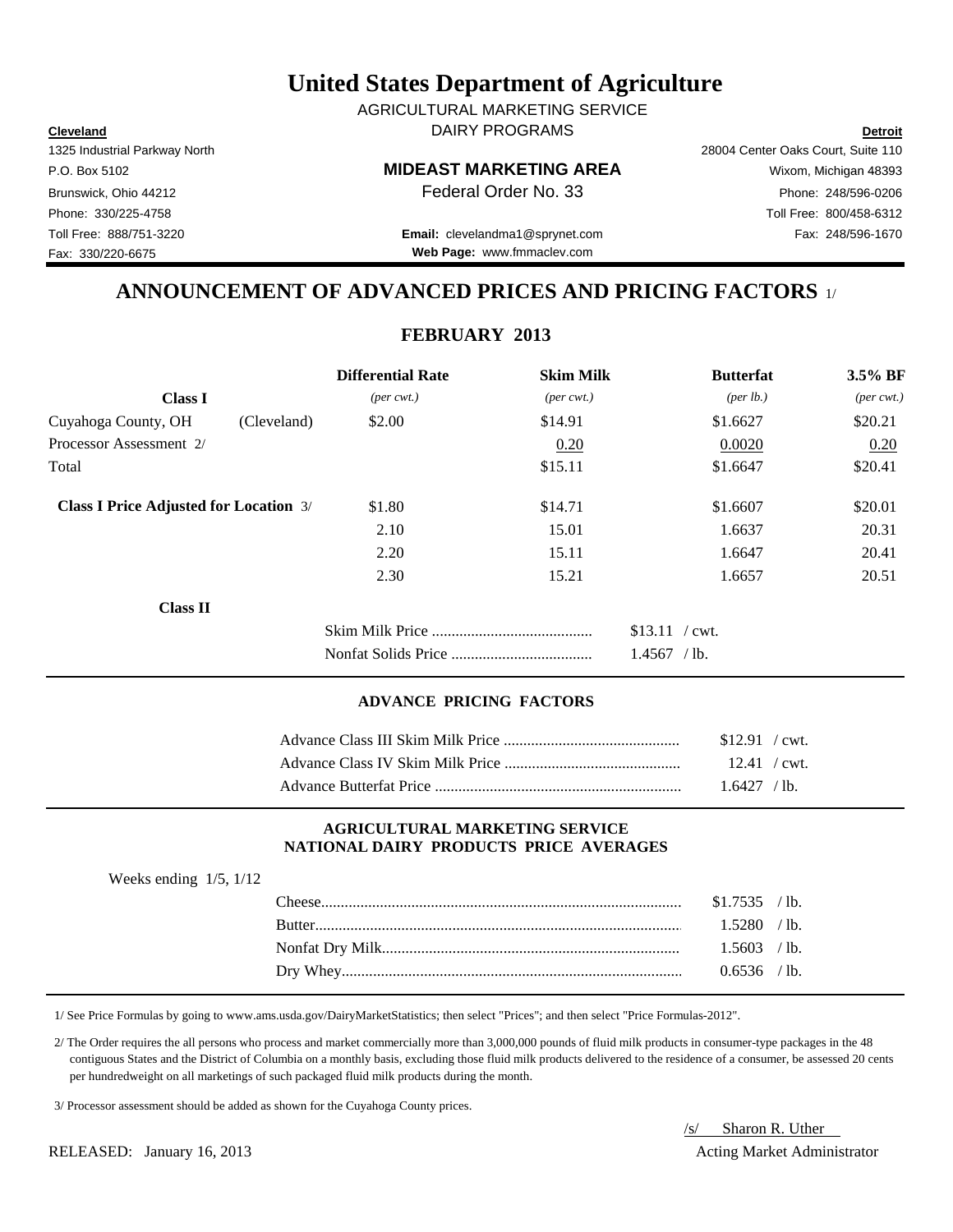**Cleveland Detroit** DAIRY PROGRAMS AGRICULTURAL MARKETING SERVICE

Fax: 330/220-6675

P.O. Box 5102 **MIDEAST MARKETING AREA** Wixom, Michigan 48393

Toll Free: 888/751-3220 Fax: 248/596-1670 **Email:** clevelandma1@sprynet.com **Web Page:** www.fmmaclev.com

1325 Industrial Parkway North 28004 Center Oaks Court, Suite 110 Brunswick, Ohio 44212 **Phone: 248/596-0206 Federal Order No. 33** Phone: 248/596-0206 Phone: 330/225-4758 Toll Free: 800/458-6312

## **ANNOUNCEMENT OF ADVANCED PRICES AND PRICING FACTORS** 1/

**MARCH 2013**

|                                               |             | <b>Differential Rate</b>    | <b>Skim Milk</b>            | <b>Butterfat</b>     | 3.5% BF                     |
|-----------------------------------------------|-------------|-----------------------------|-----------------------------|----------------------|-----------------------------|
| <b>Class I</b>                                |             | $(\text{per} \text{ cwt.})$ | $(\text{per} \text{ cwt.})$ | ${\rm (per \, lb.)}$ | $(\text{per} \text{ cwt.})$ |
| Cuyahoga County, OH                           | (Cleveland) | \$2.00                      | \$14.44                     | \$1.6764             | \$19.80                     |
| Processor Assessment 2/                       |             |                             | 0.20                        | 0.0020               | 0.20                        |
| Total                                         |             |                             | \$14.64                     | \$1.6784             | \$20.00                     |
| <b>Class I Price Adjusted for Location 3/</b> |             | \$1.80                      | \$14.24                     | \$1.6744             | \$19.60                     |
|                                               |             | 2.10                        | 14.54                       | 1.6774               | 19.90                       |
|                                               |             | 2.20                        | 14.64                       | 1.6784               | 20.00                       |
|                                               |             | 2.30                        | 14.74                       | 1.6794               | 20.10                       |
| <b>Class II</b>                               |             |                             |                             |                      |                             |
|                                               |             |                             |                             | $$13.14$ / cwt.      |                             |
|                                               |             |                             |                             | 1.4600 / lb.         |                             |
|                                               |             |                             |                             |                      |                             |

## **ADVANCE PRICING FACTORS**

| $$11.73$ / cwt. |  |
|-----------------|--|
| $12.44$ / cwt.  |  |
| $1.6564$ / lb.  |  |

#### **AGRICULTURAL MARKETING SERVICE NATIONAL DAIRY PRODUCTS PRICE AVERAGES**

| Weeks ending $2/9$ , $2/16$ |                |  |
|-----------------------------|----------------|--|
|                             | $$1.6480$ /lb. |  |
|                             | $1.5393$ /lb.  |  |
|                             | $1.5644$ / lb. |  |
|                             | $0.6399$ /lb.  |  |
|                             |                |  |

1/ See Price Formulas by going to www.ams.usda.gov/DairyMarketStatistics; then select "Prices"; and then select "Price Formulas-2012".

 2/ The Order requires the all persons who process and market commercially more than 3,000,000 pounds of fluid milk products in consumer-type packages in the 48 contiguous States and the District of Columbia on a monthly basis, excluding those fluid milk products delivered to the residence of a consumer, be assessed 20 cents per hundredweight on all marketings of such packaged fluid milk products during the month.

3/ Processor assessment should be added as shown for the Cuyahoga County prices.

/s/ Sharon R. Uther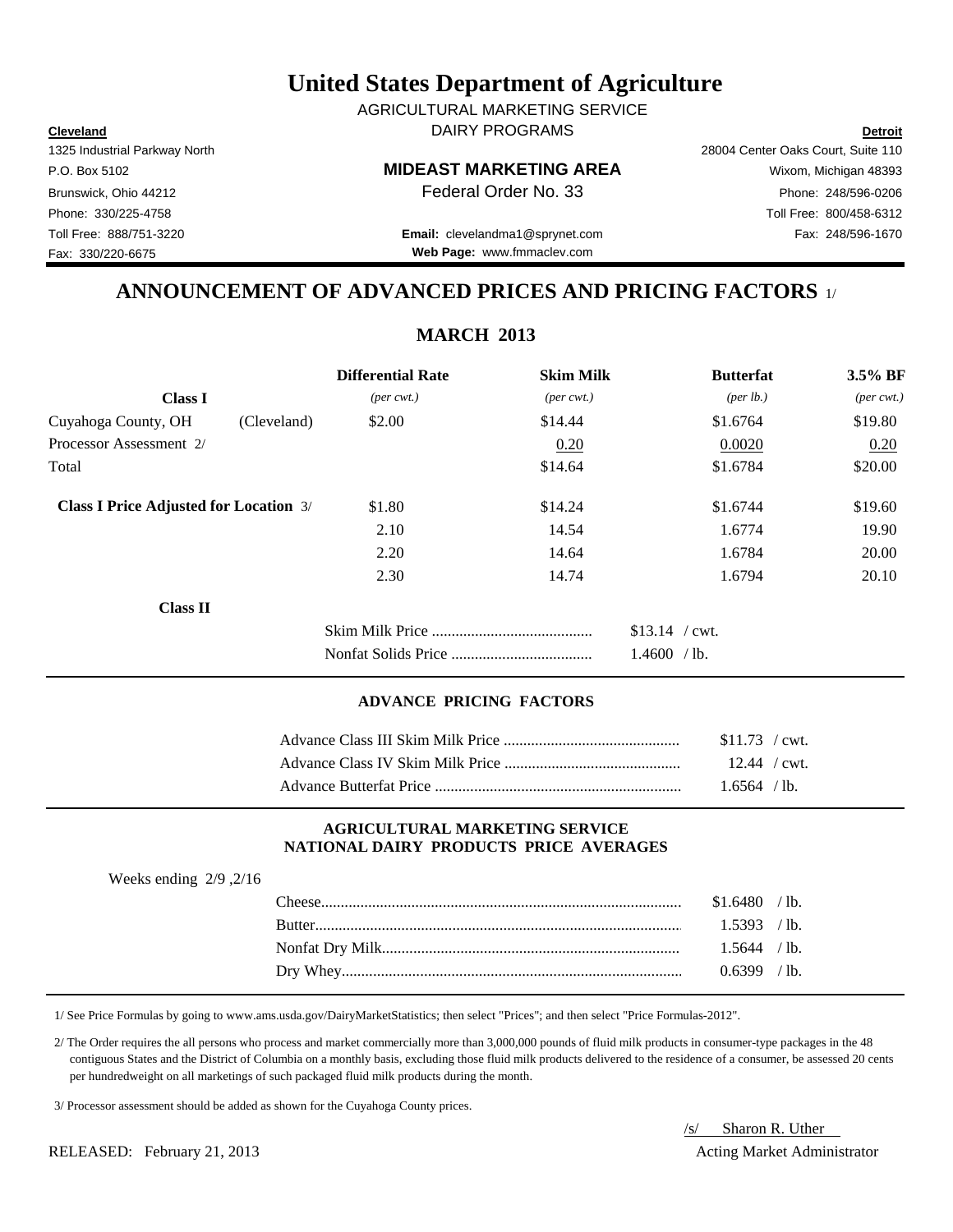**Cleveland Detroit** DAIRY PROGRAMS AGRICULTURAL MARKETING SERVICE

Fax: 330/220-6675

P.O. Box 5102 **MIDEAST MARKETING AREA** Wixom, Michigan 48393

**Web Page:** www.fmmaclev.com

1325 Industrial Parkway North 28004 Center Oaks Court, Suite 110 Brunswick, Ohio 44212 **Phone: 248/596-0206 Federal Order No. 33** Phone: 248/596-0206 Phone: 330/225-4758 Toll Free: 800/458-6312 Toll Free: 888/751-3220 Fax: 248/596-1670 **Email:** clevelandma1@sprynet.com

## **ANNOUNCEMENT OF ADVANCED PRICES AND PRICING FACTORS** 1/

| $3.5\%$ BF<br>$(\text{per} \text{ cwt.})$ |
|-------------------------------------------|
|                                           |
|                                           |
| \$19.66                                   |
| 0.20                                      |
| \$19.86                                   |
| \$19.46                                   |
| 19.76                                     |
| 19.86                                     |
| 19.96                                     |
|                                           |
|                                           |
|                                           |
|                                           |

## **ADVANCE PRICING FACTORS**

| $$11.27$ / cwt. |  |
|-----------------|--|
| $12.07$ / cwt.  |  |
| $1.7189$ / lb.  |  |

#### **AGRICULTURAL MARKETING SERVICE NATIONAL DAIRY PRODUCTS PRICE AVERAGES**

| Weeks ending $3/9$ , $3/16$ |                |  |
|-----------------------------|----------------|--|
|                             | $$1.6402$ /lb. |  |
|                             | $1.5909$ /lb.  |  |
|                             | $1.5219$ /lb.  |  |
|                             | $0.6094$ / lb. |  |
|                             |                |  |

1/ See Price Formulas by going to www.ams.usda.gov/DairyMarketStatistics; then select "Prices"; and then select "Price Formulas-2012".

 2/ The Order requires the all persons who process and market commercially more than 3,000,000 pounds of fluid milk products in consumer-type packages in the 48 contiguous States and the District of Columbia on a monthly basis, excluding those fluid milk products delivered to the residence of a consumer, be assessed 20 cents per hundredweight on all marketings of such packaged fluid milk products during the month.

3/ Processor assessment should be added as shown for the Cuyahoga County prices.

/s/ Sharon R. Uther

## **APRIL 2013**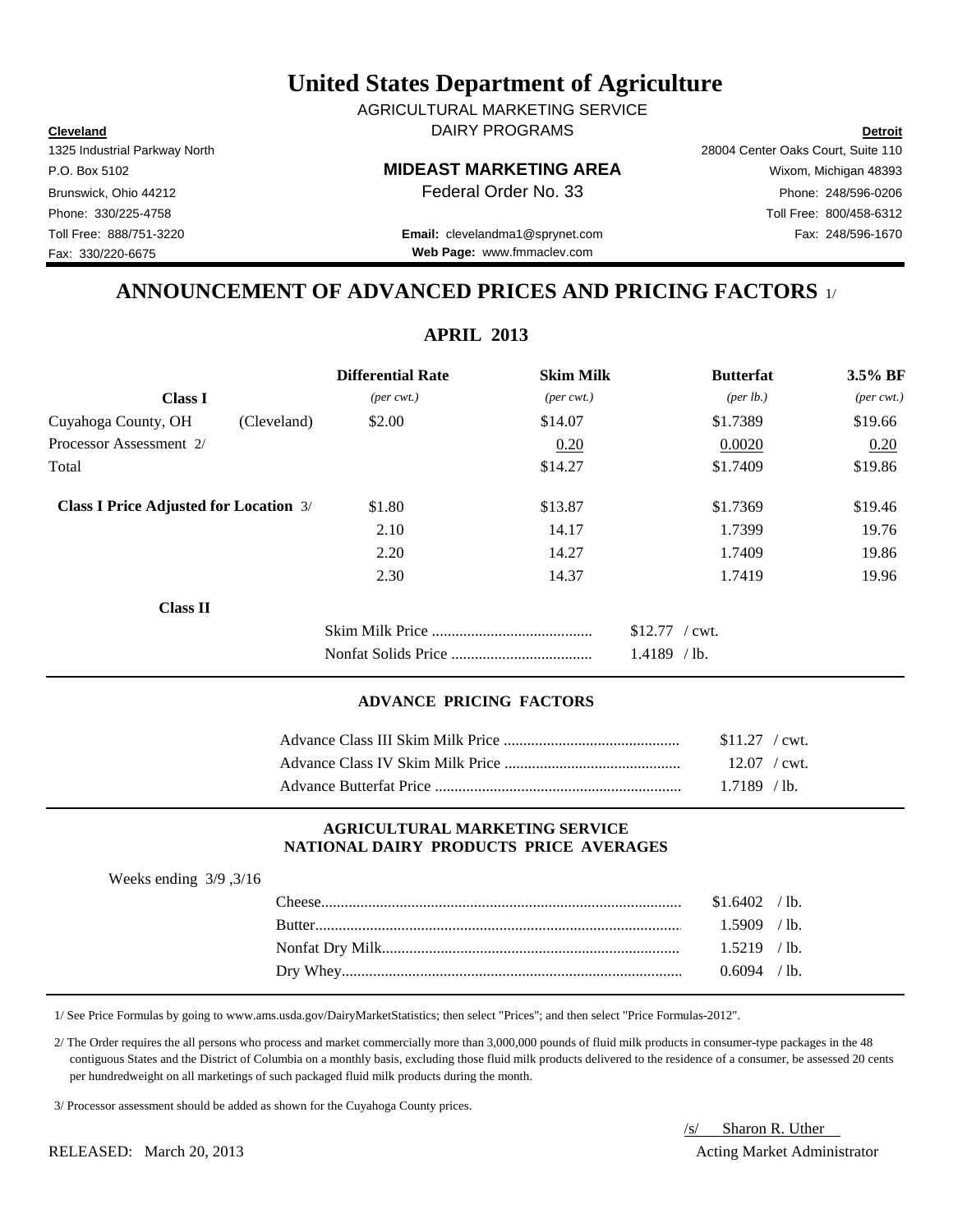**Cleveland Detroit** DAIRY PROGRAMS AGRICULTURAL MARKETING SERVICE

Toll Free: 888/751-3220 Fax: 248/596-1670 **Email:** clevelandma1@sprynet.com **Web Page:** www.fmmaclev.com

## 1325 Industrial Parkway North 28004 Center Oaks Court, Suite 110 P.O. Box 5102 **MIDEAST MARKETING AREA** Wixom, Michigan 48393 Brunswick, Ohio 44212 **Phone: 248/596-0206 Federal Order No. 33** Phone: 248/596-0206 Phone: 330/225-4758 Toll Free: 800/458-6312

**ANNOUNCEMENT OF ADVANCED PRICES AND PRICING FACTORS** 1/

|        |                                                                                                                         |                             | $3.5\%$ BF                                                   |
|--------|-------------------------------------------------------------------------------------------------------------------------|-----------------------------|--------------------------------------------------------------|
|        |                                                                                                                         |                             | $(\text{per} \text{ cwt.})$                                  |
| \$2.00 | \$13.89                                                                                                                 | \$1.8155                    | \$19.76                                                      |
|        | 0.20                                                                                                                    | 0.0020                      | 0.20                                                         |
|        | \$14.09                                                                                                                 | \$1.8175                    | \$19.96                                                      |
| \$1.80 | \$13.69                                                                                                                 | \$1.8135                    | \$19.56                                                      |
| 2.10   | 13.99                                                                                                                   | 1.8165                      | 19.86                                                        |
| 2.20   | 14.09                                                                                                                   | 1.8175                      | 19.96                                                        |
| 2.30   | 14.19                                                                                                                   | 1.8185                      | 20.06                                                        |
|        |                                                                                                                         |                             |                                                              |
|        |                                                                                                                         | $$12.59$ / cwt.             |                                                              |
|        |                                                                                                                         | $1.3989$ /lb.               |                                                              |
|        | <b>Differential Rate</b><br>$(\text{per} \text{ cwt.})$<br>(Cleveland)<br><b>Class I Price Adjusted for Location 3/</b> | $(\text{per} \text{ cwt.})$ | <b>Skim Milk</b><br><b>Butterfat</b><br>${\rm (per \, lb.)}$ |

## **ADVANCE PRICING FACTORS**

| $$11.24$ / cwt. |  |
|-----------------|--|
| $11.89$ / cwt.  |  |
| $1.7955$ /lb.   |  |

#### **AGRICULTURAL MARKETING SERVICE NATIONAL DAIRY PRODUCTS PRICE AVERAGES**

| Weeks ending $4/6$ , $4/13$ |                  |                |  |
|-----------------------------|------------------|----------------|--|
|                             | $\text{Cheese}.$ | $$1.6803$ /lb. |  |
|                             |                  | $1.6542$ /lb.  |  |
|                             |                  | 1.5021 / lb.   |  |
|                             |                  |                |  |
|                             |                  |                |  |

1/ See Price Formulas by going to www.ams.usda.gov/DairyMarketStatistics; then select "Prices"; and then select "Price Formulas-2012".

 2/ The Order requires the all persons who process and market commercially more than 3,000,000 pounds of fluid milk products in consumer-type packages in the 48 contiguous States and the District of Columbia on a monthly basis, excluding those fluid milk products delivered to the residence of a consumer, be assessed 20 cents per hundredweight on all marketings of such packaged fluid milk products during the month.

3/ Processor assessment should be added as shown for the Cuyahoga County prices.

RELEASED: April 17, 2013 2008 and the state of the state and the state and the state Administrator Acting Market Administrator

# /s/ Sharon R. Uther

Fax: 330/220-6675

**MAY 2013**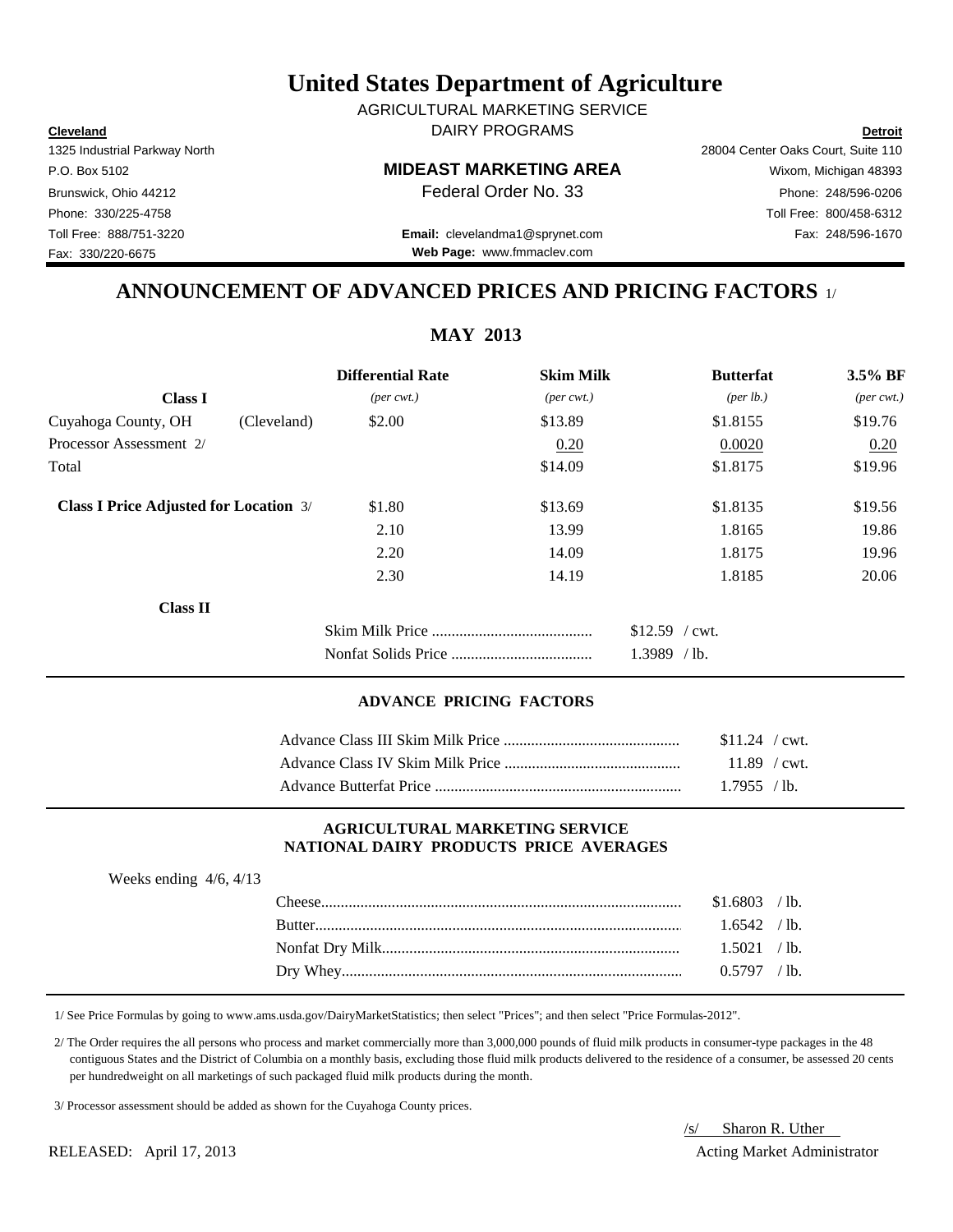**Cleveland Detroit** DAIRY PROGRAMS AGRICULTURAL MARKETING SERVICE

## P.O. Box 5102 **MIDEAST MARKETING AREA** Wixom, Michigan 48393

Toll Free: 888/751-3220 Fax: 248/596-1670 **Email:** clevelandma1@sprynet.com **Web Page:** www.fmmaclev.com

## **ANNOUNCEMENT OF ADVANCED PRICES AND PRICING FACTORS** 1/

**JUNE 2013**

|                                               | <b>Differential Rate</b>    | <b>Skim Milk</b>            | <b>Butterfat</b>     | 3.5% BF                     |
|-----------------------------------------------|-----------------------------|-----------------------------|----------------------|-----------------------------|
| <b>Class I</b>                                | $(\text{per} \text{ cwt.})$ | $(\text{per} \text{ cwt.})$ | ${\rm (per \, lb.)}$ | $(\text{per} \text{ cwt.})$ |
| Cuyahoga County, OH<br>(Cleveland)            | \$2.00                      | \$15.09                     | \$1.8200             | \$20.93                     |
| Processor Assessment 2/                       |                             | 0.20                        | 0.0020               | 0.20                        |
| Total                                         |                             | \$15.29                     | \$1.8220             | \$21.13                     |
| <b>Class I Price Adjusted for Location 3/</b> | \$1.80                      | \$14.89                     | \$1.8180             | \$20.73                     |
|                                               | 2.10                        | 15.19                       | 1.8210               | 21.03                       |
|                                               | 2.20                        | 15.29                       | 1.8220               | 21.13                       |
|                                               | 2.30                        | 15.39                       | 1.8230               | 21.23                       |
| <b>Class II</b>                               |                             |                             |                      |                             |
|                                               |                             |                             | $$13.79$ / cwt.      |                             |
|                                               |                             |                             | 1.5322 / lb.         |                             |

## **ADVANCE PRICING FACTORS**

| $$12.77$ / cwt. |  |
|-----------------|--|
| $13.09$ / cwt.  |  |
| 1.8000 /lb.     |  |

#### **AGRICULTURAL MARKETING SERVICE NATIONAL DAIRY PRODUCTS PRICE AVERAGES**

| Weeks ending $5/11$ , $5/18$ |                |  |
|------------------------------|----------------|--|
|                              | $$1.8388$ /lb. |  |
|                              | $1.6579$ /lb.  |  |
|                              | $1.6367$ /lb.  |  |
|                              | 0.5741 / lb.   |  |
|                              |                |  |

1/ See Price Formulas by going to www.ams.usda.gov/DairyMarketStatistics; then select "Prices"; and then select "Price Formulas-2012".

 2/ The Order requires the all persons who process and market commercially more than 3,000,000 pounds of fluid milk products in consumer-type packages in the 48 contiguous States and the District of Columbia on a monthly basis, excluding those fluid milk products delivered to the residence of a consumer, be assessed 20 cents per hundredweight on all marketings of such packaged fluid milk products during the month.

3/ Processor assessment should be added as shown for the Cuyahoga County prices.

/s/ Sharon R. Uther RELEASED: May 22, 2013 Market Administrator

Fax: 330/220-6675

1325 Industrial Parkway North 28004 Center Oaks Court, Suite 110 Brunswick, Ohio 44212 **Phone: 248/596-0206 Federal Order No. 33** Phone: 248/596-0206 Phone: 330/225-4758 Toll Free: 800/458-6312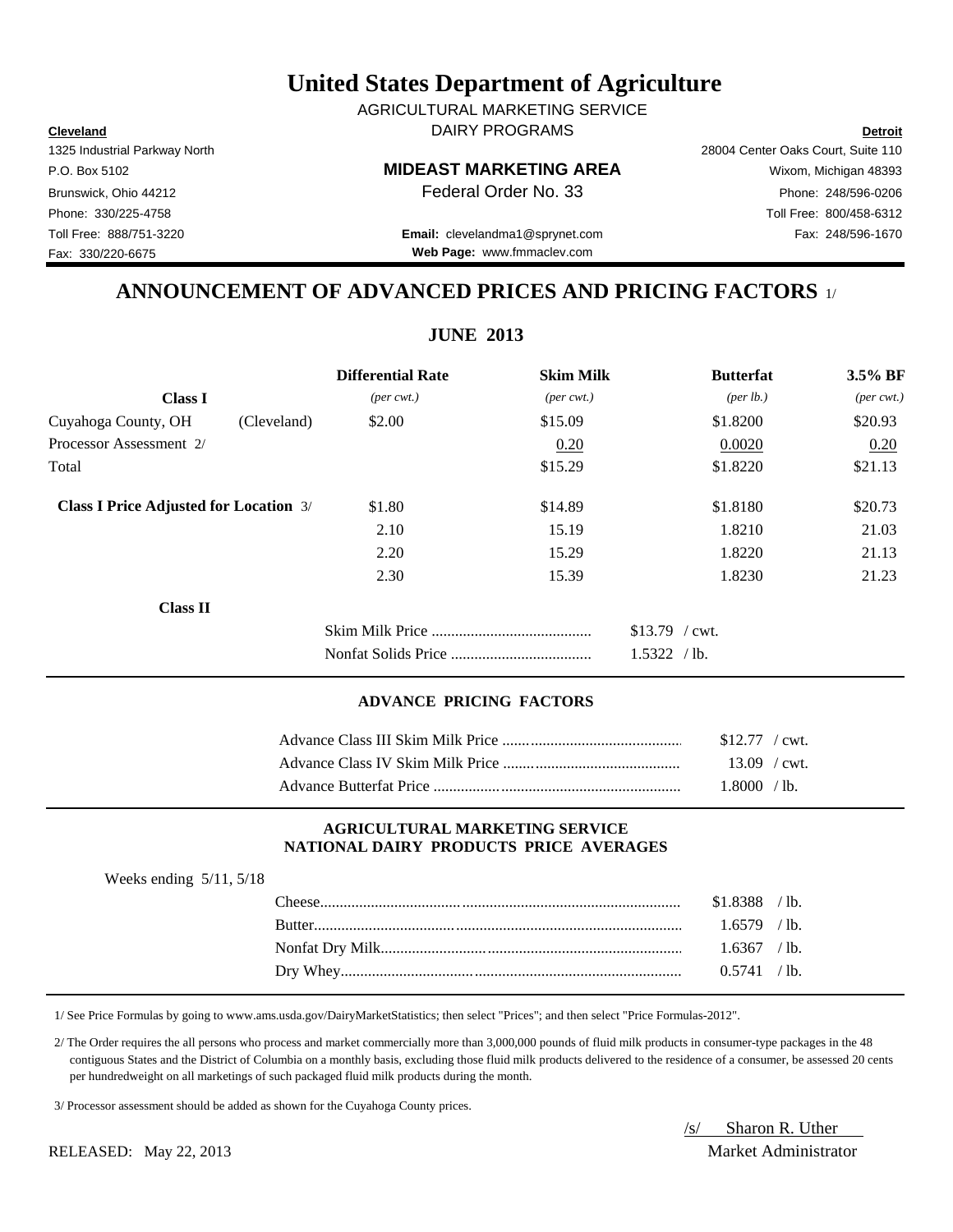**Cleveland Detroit** DAIRY PROGRAMS AGRICULTURAL MARKETING SERVICE

## P.O. Box 5102 **MIDEAST MARKETING AREA** Wixom, Michigan 48393

Toll Free: 888/751-3220 Fax: 248/596-1670 **Email:** clevelandma1@sprynet.com **Web Page:** www.fmmaclev.com

1325 Industrial Parkway North 28004 Center Oaks Court, Suite 110 Brunswick, Ohio 44212 **Phone: 248/596-0206 Federal Order No. 33** Phone: 248/596-0206 Phone: 330/225-4758 Toll Free: 800/458-6312

## **ANNOUNCEMENT OF ADVANCED PRICES AND PRICING FACTORS** 1/

**JULY 2013**

|                                               |             | <b>Differential Rate</b>    | <b>Skim Milk</b>            | <b>Butterfat</b>     | 3.5% BF                     |
|-----------------------------------------------|-------------|-----------------------------|-----------------------------|----------------------|-----------------------------|
| <b>Class I</b>                                |             | $(\text{per} \text{ cwt.})$ | $(\text{per} \text{ cwt.})$ | ${\rm (per \, lb.)}$ | $(\text{per} \text{ cwt.})$ |
| Cuyahoga County, OH                           | (Cleveland) | \$2.00                      | \$15.50                     | \$1.7003             | \$20.91                     |
| Processor Assessment 2/                       |             |                             | 0.20                        | 0.0020               | 0.20                        |
| Total                                         |             |                             | \$15.70                     | \$1.7023             | \$21.11                     |
| <b>Class I Price Adjusted for Location 3/</b> |             | \$1.80                      | \$15.30                     | \$1.6983             | \$20.71                     |
|                                               |             | 2.10                        | 15.60                       | 1.7013               | 21.01                       |
|                                               |             | 2.20                        | 15.70                       | 1.7023               | 21.11                       |
|                                               |             | 2.30                        | 15.80                       | 1.7033               | 21.21                       |
| <b>Class II</b>                               |             |                             |                             |                      |                             |
|                                               |             |                             |                             | $$14.20$ / cwt.      |                             |
|                                               |             |                             |                             | $1.5778$ /lb.        |                             |
|                                               |             |                             |                             |                      |                             |

## **ADVANCE PRICING FACTORS**

| $$12.56$ / cwt. |  |
|-----------------|--|
| $13.50$ / cwt.  |  |
| $1.6803$ /lb.   |  |

#### **AGRICULTURAL MARKETING SERVICE NATIONAL DAIRY PRODUCTS PRICE AVERAGES**

| Weeks ending $6/8$ , $6/15$ |                |  |
|-----------------------------|----------------|--|
|                             | $$1.7806$ /lb. |  |
|                             | 1.5590 / lb.   |  |
|                             | $1.6826$ /lb.  |  |
|                             | 0.5710 / lb.   |  |
|                             |                |  |

1/ See Price Formulas by going to www.ams.usda.gov/DairyMarketStatistics; then select "Prices"; and then select "Price Formulas-2012".

 2/ The Order requires the all persons who process and market commercially more than 3,000,000 pounds of fluid milk products in consumer-type packages in the 48 contiguous States and the District of Columbia on a monthly basis, excluding those fluid milk products delivered to the residence of a consumer, be assessed 20 cents per hundredweight on all marketings of such packaged fluid milk products during the month.

3/ Processor assessment should be added as shown for the Cuyahoga County prices.

/s/ Sharon R. Uther RELEASED: June 19, 2013 Market Administrator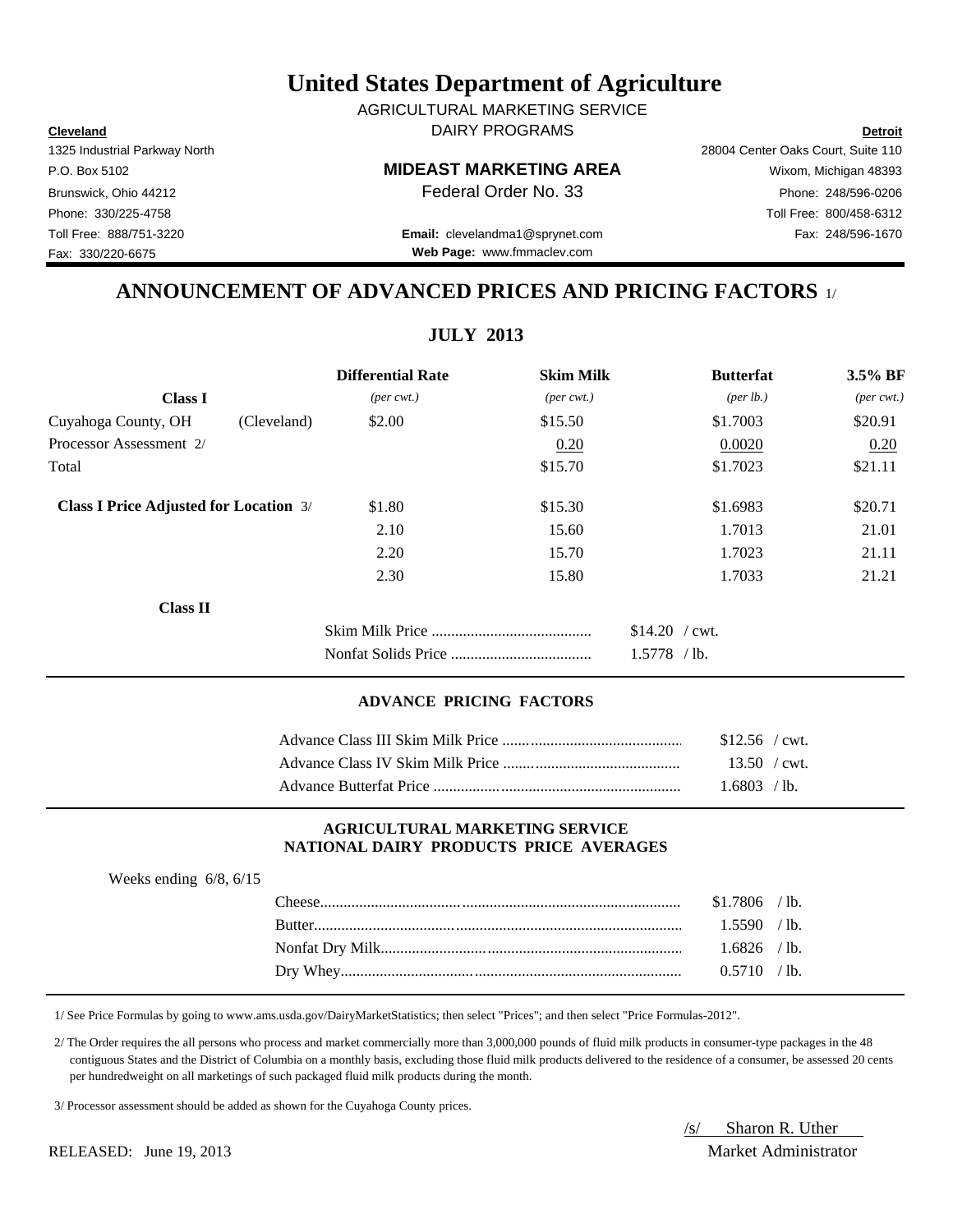**Cleveland Detroit** DAIRY PROGRAMS AGRICULTURAL MARKETING SERVICE

## P.O. Box 5102 **MIDEAST MARKETING AREA** Wixom, Michigan 48393

## Phone: 330/225-4758 Toll Free: 800/458-6312 Toll Free: 888/751-3220 Fax: 248/596-1670 **Email:** clevelandma1@sprynet.com

## **ANNOUNCEMENT OF ADVANCED PRICES AND PRICING FACTORS** 1/

**AUGUST 2013**

| <b>Differential Rate</b>    | <b>Skim Milk</b>                                             | <b>Butterfat</b>     | 3.5% BF                     |
|-----------------------------|--------------------------------------------------------------|----------------------|-----------------------------|
| $(\text{per} \text{ cwt.})$ | $(\text{per} \text{ cwt.})$                                  | ${\rm (per \, lb.)}$ | $(\text{per} \text{ cwt.})$ |
| \$2.00                      | \$15.77                                                      | \$1.6169             | \$20.88                     |
|                             | 0.20                                                         | 0.0020               | 0.20                        |
|                             | \$15.97                                                      | \$1.6189             | \$21.08                     |
| \$1.80                      | \$15.57                                                      | \$1.6149             | \$20.68                     |
| 2.10                        | 15.87                                                        | 1.6179               | 20.98                       |
| 2.20                        | 15.97                                                        | 1.6189               | 21.08                       |
| 2.30                        | 16.07                                                        | 1.6199               | 21.18                       |
|                             |                                                              |                      |                             |
|                             |                                                              | $$14.47$ / cwt.      |                             |
|                             |                                                              | $1.6078$ /lb.        |                             |
|                             | (Cleveland)<br><b>Class I Price Adjusted for Location 3/</b> |                      |                             |

#### **ADVANCE PRICING FACTORS**

| $$12.26$ / cwt.        |
|------------------------|
| $13.77 / \text{cwt}$ . |
| $1.5969$ /lb.          |

#### **AGRICULTURAL MARKETING SERVICE NATIONAL DAIRY PRODUCTS PRICE AVERAGES**

| Weeks ending $7/6$ 7/13 |                |  |
|-------------------------|----------------|--|
|                         | $$1.7201$ /lb. |  |
|                         | $1.4902$ /lb.  |  |
|                         | 1.7131 / lb.   |  |
|                         | $0.5769$ /lb.  |  |
|                         |                |  |

1/ See Price Formulas by going to www.ams.usda.gov/DairyMarketStatistics; then select "Prices"; and then select "Price Formulas-2013".

 2/ The Order requires the all persons who process and market commercially more than 3,000,000 pounds of fluid milk products in consumer-type packages in the 48 contiguous States and the District of Columbia on a monthly basis, excluding those fluid milk products delivered to the residence of a consumer, be assessed 20 cents per hundredweight on all marketings of such packaged fluid milk products during the month.

3/ Processor assessment should be added as shown for the Cuyahoga County prices.

/s/ Sharon R. Uther RELEASED: July 17, 2013 Market Administrator

1325 Industrial Parkway North 28004 Center Oaks Court, Suite 110 Brunswick, Ohio 44212 **Phone: 248/596-0206 Federal Order No. 33** Phone: 248/596-0206

**Web Page:** www.fmmaclev.com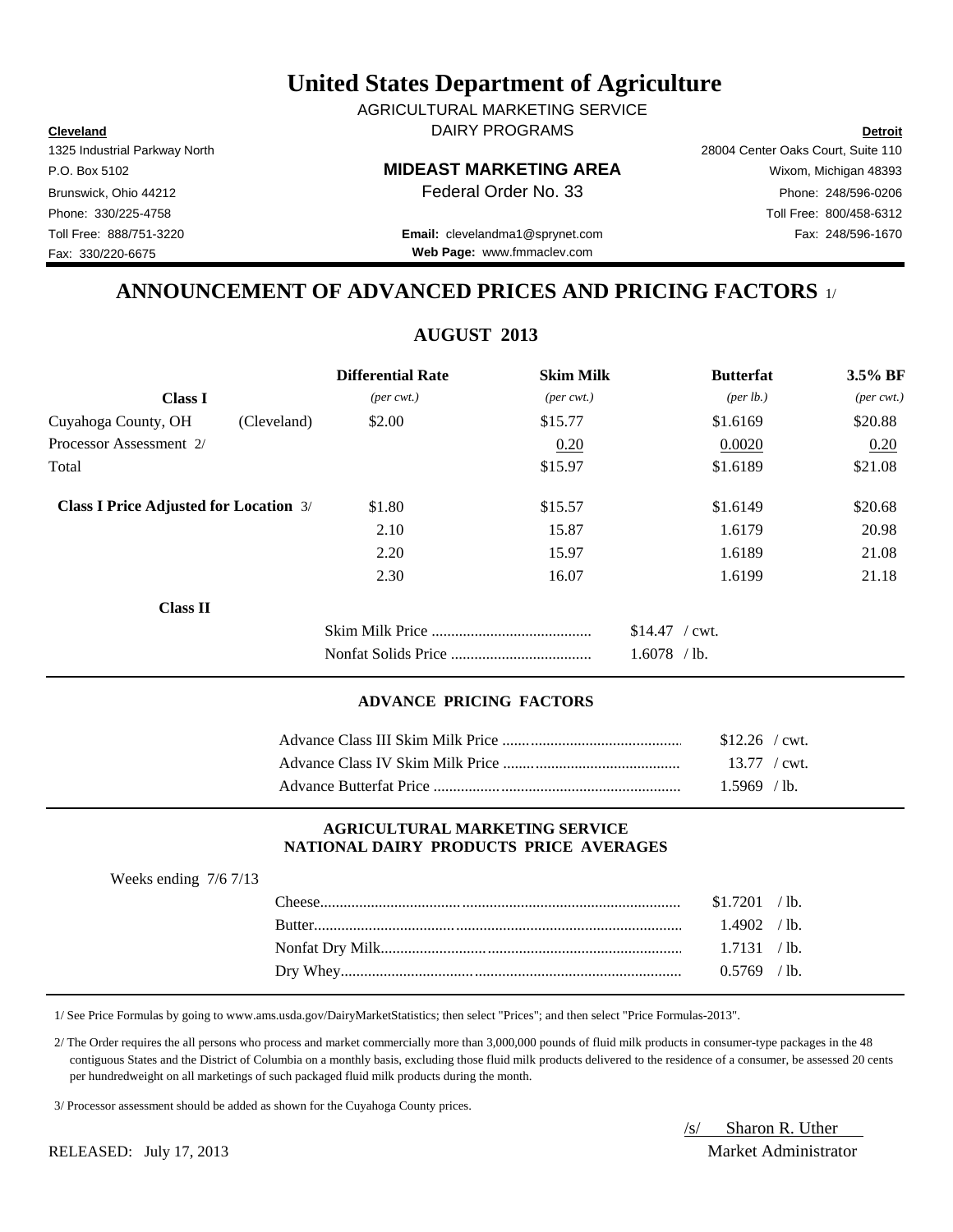**Cleveland Detroit** DAIRY PROGRAMS AGRICULTURAL MARKETING SERVICE

## P.O. Box 5102 **MIDEAST MARKETING AREA** Wixom, Michigan 48393

Toll Free: 888/751-3220 Fax: 248/596-1670 **Email:** clevelandma1@sprynet.com **Web Page:** www.fmmaclev.com

## **ANNOUNCEMENT OF ADVANCED PRICES AND PRICING FACTORS** 1/

## **SEPTEMBER 2013**

|                                               |             | <b>Differential Rate</b>    | <b>Skim Milk</b>            | <b>Butterfat</b>     | 3.5% BF                     |
|-----------------------------------------------|-------------|-----------------------------|-----------------------------|----------------------|-----------------------------|
| <b>Class I</b>                                |             | $(\text{per} \text{ cwt.})$ | $(\text{per} \text{ cwt.})$ | ${\rm (per \, lb.)}$ | $(\text{per} \text{ cwt.})$ |
| Cuyahoga County, OH                           | (Cleveland) | \$2.00                      | \$16.26                     | \$1.5620             | \$21.16                     |
| Processor Assessment 2/                       |             |                             | 0.20                        | 0.0020               | 0.20                        |
| Total                                         |             |                             | \$16.46                     | \$1.5640             | \$21.36                     |
| <b>Class I Price Adjusted for Location 3/</b> |             | \$1.80                      | \$16.06                     | \$1.5600             | \$20.96                     |
|                                               |             | 2.10                        | 16.36                       | 1.5630               | 21.26                       |
|                                               |             | 2.20                        | 16.46                       | 1.5640               | 21.36                       |
|                                               |             | 2.30                        | 16.56                       | 1.5650               | 21.46                       |
| Class II                                      |             |                             |                             |                      |                             |
|                                               |             |                             |                             | $$14.96$ / cwt.      |                             |
|                                               |             |                             |                             | 1.6622 / lb.         |                             |

## **ADVANCE PRICING FACTORS**

| \$13.01 / cwt. |
|----------------|
| $14.26$ / cwt. |
| $1.5420$ /lb.  |

#### **AGRICULTURAL MARKETING SERVICE NATIONAL DAIRY PRODUCTS PRICE AVERAGES**

| Weeks ending $8/10$ , $8/17$ |                |  |
|------------------------------|----------------|--|
|                              | $$1.7778$ /lb. |  |
|                              | $1.4448$ /lb.  |  |
|                              | $1.7679$ /lb.  |  |
|                              | $0.5752$ /lb.  |  |
|                              |                |  |

1/ See Price Formulas by going to www.ams.usda.gov/DairyMarketStatistics; then select "Prices"; and then select "Price Formulas-2013".

 2/ The Order requires the all persons who process and market commercially more than 3,000,000 pounds of fluid milk products in consumer-type packages in the 48 contiguous States and the District of Columbia on a monthly basis, excluding those fluid milk products delivered to the residence of a consumer, be assessed 20 cents per hundredweight on all marketings of such packaged fluid milk products during the month.

3/ Processor assessment should be added as shown for the Cuyahoga County prices.

/s/ Sharon R. Uther

RELEASED: August 21, 2013 Market Administrator

Fax: 330/220-6675

1325 Industrial Parkway North 28004 Center Oaks Court, Suite 110 Brunswick, Ohio 44212 **Phone: 248/596-0206 Federal Order No. 33** Phone: 248/596-0206 Phone: 330/225-4758 Toll Free: 800/458-6312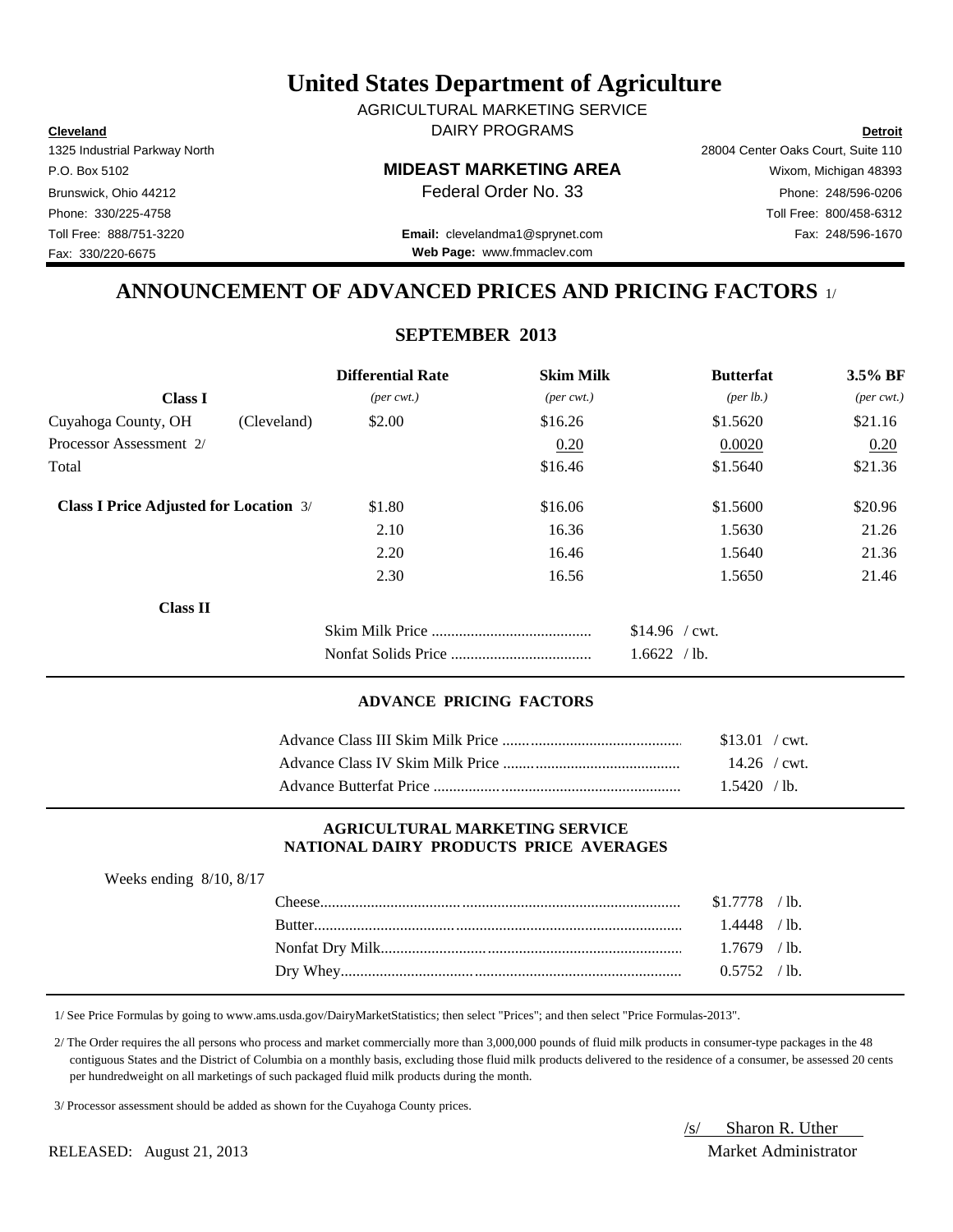**Cleveland Detroit** DAIRY PROGRAMS AGRICULTURAL MARKETING SERVICE

## P.O. Box 5102 **MIDEAST MARKETING AREA** Wixom, Michigan 48393

Phone: 330/225-4758 Toll Free: 800/458-6312 Toll Free: 888/751-3220 Fax: 248/596-1670 **Email:** clevelandma1@sprynet.com **Web Page:** www.fmmaclev.com

1325 Industrial Parkway North 28004 Center Oaks Court, Suite 110 Brunswick, Ohio 44212 **Phone: 248/596-0206 Federal Order No. 33** Phone: 248/596-0206

**ANNOUNCEMENT OF ADVANCED PRICES AND PRICING FACTORS** 1/

## **OCTOBER 2013**

|                                               |             | <b>Differential Rate</b>    | <b>Skim Milk</b>            | <b>Butterfat</b>     | $3.5\%$ BF                  |
|-----------------------------------------------|-------------|-----------------------------|-----------------------------|----------------------|-----------------------------|
| <b>Class I</b>                                |             | $(\text{per} \text{ cwt.})$ | $(\text{per} \text{ cwt.})$ | ${\rm (per \, lb.)}$ | $(\text{per} \text{ cwt.})$ |
| Cuyahoga County, OH                           | (Cleveland) | \$2.00                      | \$16.55                     | \$1.4927             | \$21.20                     |
| Processor Assessment 2/                       |             |                             | 0.20                        | 0.0020               | 0.20                        |
| Total                                         |             |                             | \$16.75                     | \$1.4947             | \$21.40                     |
| <b>Class I Price Adjusted for Location 3/</b> |             | \$1.80                      | \$16.35                     | \$1.4907             | \$21.00                     |
|                                               |             | 2.10                        | 16.65                       | 1.4937               | 21.30                       |
|                                               |             | 2.20                        | 16.75                       | 1.4947               | 21.40                       |
|                                               |             | 2.30                        | 16.85                       | 1.4957               | 21.50                       |
| Class II                                      |             |                             |                             |                      |                             |
|                                               |             |                             |                             | $$15.25$ / cwt.      |                             |
|                                               |             |                             |                             | 1.6944 / lb.         |                             |

#### **ADVANCE PRICING FACTORS**

| $$13.22$ / cwt.      |
|----------------------|
| $14.55 / \text{cwt}$ |
| 1.4727 / lb.         |

#### **AGRICULTURAL MARKETING SERVICE NATIONAL DAIRY PRODUCTS PRICE AVERAGES**

| Weeks ending $9/7$ , $9/14$ |                |  |
|-----------------------------|----------------|--|
|                             | $$1.7739$ /lb. |  |
|                             | $1.3876$ /lb.  |  |
|                             | $1.8008$ /lb.  |  |
|                             | 0.5791 / lb.   |  |
|                             |                |  |

1/ See Price Formulas by going to www.ams.usda.gov/DairyMarketStatistics; then select "Prices"; and then select "Price Formulas-2012".

 2/ The Order requires the all persons who process and market commercially more than 3,000,000 pounds of fluid milk products in consumer-type packages in the 48 contiguous States and the District of Columbia on a monthly basis, excluding those fluid milk products delivered to the residence of a consumer, be assessed 20 cents per hundredweight on all marketings of such packaged fluid milk products during the month.

3/ Processor assessment should be added as shown for the Cuyahoga County prices.

RELEASED: September 18, 2013 Market Administrator

/s/ Sharon R. Uther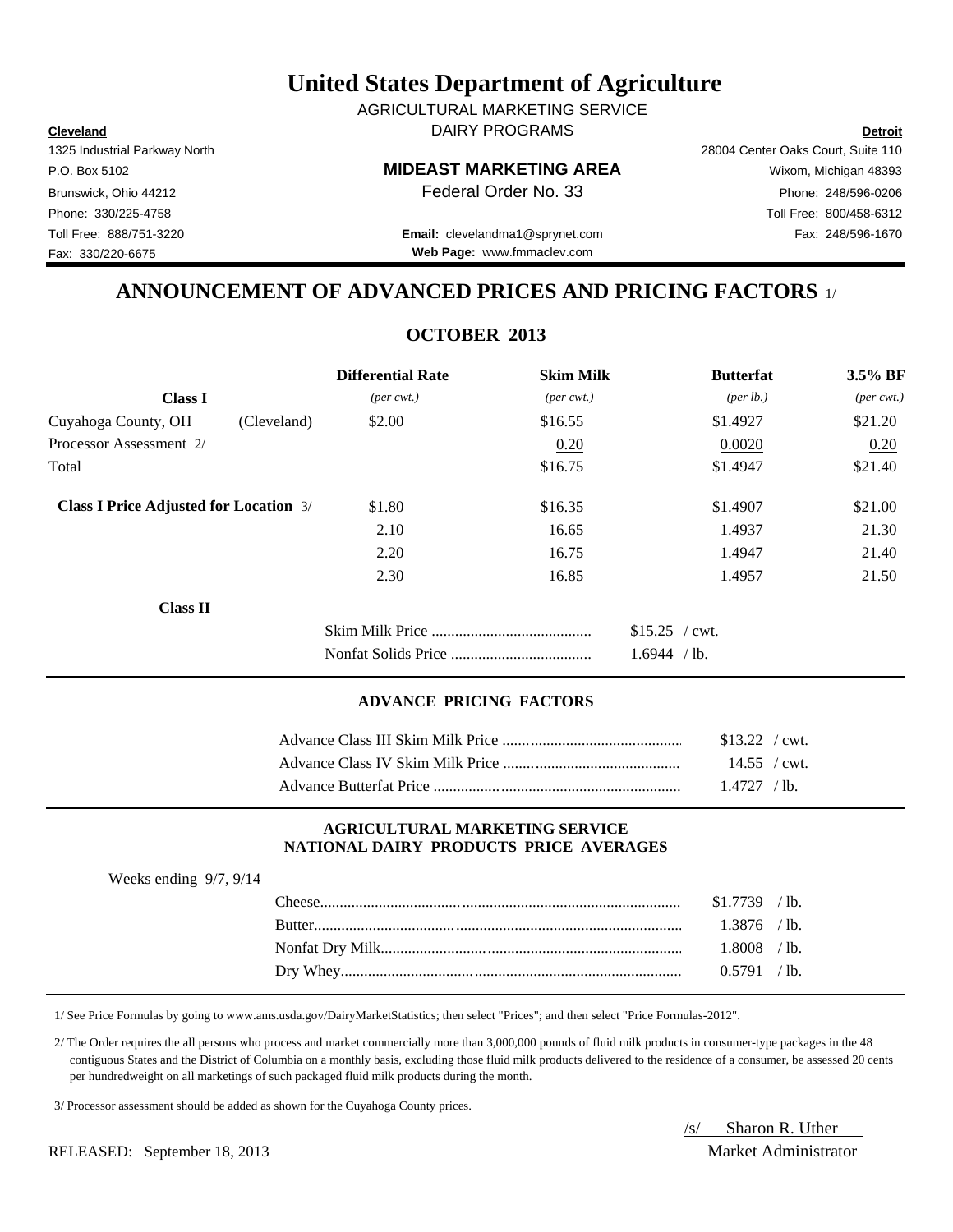**Cleveland Detroit** DAIRY PROGRAMS AGRICULTURAL MARKETING SERVICE

Fax: 330/220-6675

#### P.O. Box 5102 **MIDEAST MARKETING AREA** Wixom, Michigan 48393

1325 Industrial Parkway North 28004 Center Oaks Court, Suite 110 Brunswick, Ohio 44212 **Phone: 248/596-0206 Federal Order No. 33** Phone: 248/596-0206 Phone: 330/225-4758 Toll Free: 800/458-6312

Toll Free: 888/751-3220 Fax: 248/596-1670 **Email:** clevelandma1@sprynet.com **Web Page:** www.fmmaclev.com

## **ANNOUNCEMENT OF ADVANCED PRICES AND PRICING FACTORS** 1/

## **NOVEMBER 2013**

|                                               |             | <b>Differential Rate</b>    | <b>Skim Milk</b>            | <b>Butterfat</b>     | 3.5% BF                     |
|-----------------------------------------------|-------------|-----------------------------|-----------------------------|----------------------|-----------------------------|
| <b>Class I</b>                                |             | $(\text{per} \text{ cwt.})$ | $(\text{per} \text{ cwt.})$ | ${\rm (per \, lb.)}$ | $(\text{per} \text{ cwt.})$ |
| Cuyahoga County, OH                           | (Cleveland) | \$2.00                      | \$16.86                     | \$1.6955             | \$22.20                     |
| Processor Assessment 2/                       |             |                             | 0.20                        | 0.0020               | 0.20                        |
| Total                                         |             |                             | \$17.06                     | \$1.6975             | \$22.40                     |
| <b>Class I Price Adjusted for Location 3/</b> |             | \$1.80                      | \$16.66                     | \$1.6935             | \$22.00                     |
|                                               |             | 2.10                        | 16.96                       | 1.6965               | 22.30                       |
|                                               |             | 2.20                        | 17.06                       | 1.6975               | 22.40                       |
|                                               |             | 2.30                        | 17.16                       | 1.6985               | 22.50                       |
| <b>Class II</b>                               |             |                             |                             |                      |                             |
|                                               |             |                             |                             | $$15.56$ / cwt.      |                             |
|                                               |             |                             | $1.7289$ /lb.               |                      |                             |

#### **ADVANCE PRICING FACTORS**

| $$12.74$ / cwt. |  |
|-----------------|--|
|                 |  |
| 1.6755 / lb.    |  |

#### **AGRICULTURAL MARKETING SERVICE NATIONAL DAIRY PRODUCTS PRICE AVERAGES**

| `heese        | $\prime$ lb.<br>\$1.7938     |  |
|---------------|------------------------------|--|
| <b>Butter</b> | $^{\prime}$ lb.<br>5551      |  |
|               | $\prime$ lb.<br>$1.8358$ $'$ |  |
| Dry Whey.     | $^{\prime}$ lb.<br>በ 5757    |  |

 1/ Due to the lapse in Federal government funding, equivalent weekly pricing constituents were announced by the Upper Midwest Milk Markeing Order. The equivalent pricing constituents were computed under authority of 7 CFR, Section 1000.54 and can be found at: http://www.fmma30.com/. This announcement uses the equivalent pricing constituents for week ending October 12 and prices puslished in AMS's National Dairy Product Sales Report for week ending October 19 (http://www.ams.usda.gov/AMSv1.0/DairyProductMandatoryReporting).

 2/ The Order requires the all persons who process and market commercially more than 3,000,000 pounds of fluid milk products in consumer-type packages in the 48 contiguous States and the District of Columbia on a monthly basis, excluding those fluid milk products delivered to the residence of a consumer, be assessed 20 cents per hundredweight on all marketings of such packaged fluid milk products during the month.

3/ Processor assessment should be added as shown for the Cuyahoga County prices.

/s/ Sharon R. Uther

#### RELEASED: October 23, 2013 Market Administrator